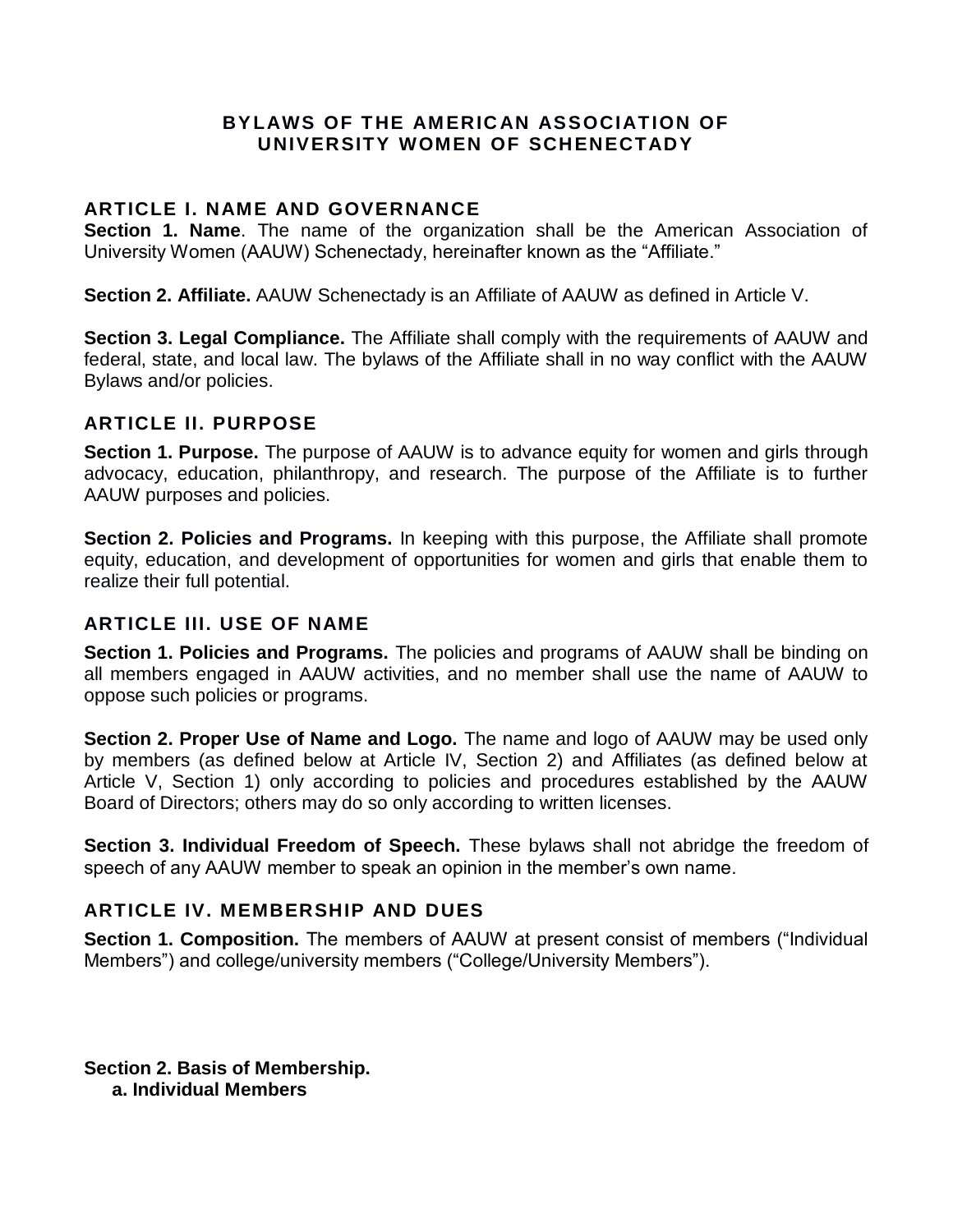**(1) Eligibility**. An individual holding an associate's (or equivalent, e.g., RN), bachelor's, or higher degree from a higher education institution accredited by a regional accrediting agency recognized by the U.S Department of Education (an "Accredited Higher Education Institution") or other qualified educational institution located outside of the United States, as determined by the AAUW Board of Directors, shall be eligible to receive admission to AAUW membership; such membership shall be granted upon payment of AAUW dues. The provisions set forth in this section are the sole requirement for eligibility and admissibility to AAUW membership except that the AAUW Board of Directors may establish a process to assess credentials that are submitted based on degree equivalence.

**(2) Appeals of Refusals of Admission to Membership.** Any potential Individual Member or College/University Member who claims qualification for membership in AAUW and who has been refused admission to membership may present credentials to the AAUW Board of Directors for review. The decision of the AAUW Board of Directors shall in the state of the behall be final.

**(3) Saving Clause**. No Individual Member shall lose membership due to any change in the status of the higher education institution upon which original qualification for membership was based.

## **(4) Life Membership.**

 **(a) Paid**. An Individual Member may become a life member (a "Life Member") upon a one-time payment of twenty years' annual AAUW dues, based on the amount of annual AAUW dues the year the Member elects to become a Life Member. Thereafter, the Life Member shall be exempt from the payment of AAUW national dues.

**(5) Fifty-Year Honorary**. An Individual Member who has paid AAUW dues for fifty years shall become a Life Member and shall thereafter be exempt from the payment of AAUW national dues.

 **(b) College/University Members.** Any Accredited Higher Education Institution or other qualified higher education institution located outside the United States, as determined by the AAUW Board of Directors, that pays annual dues to AAUW shall be eligible to be a College/University Member. Each College/University Member shall appoint one or two representatives who are eligible to be Individual Members and who shall each have the membership benefits of an Individual Member and any other benefits that accrue to representatives of College/University Members, as determined by the AAUW Board of Directors.

**Section 3. Student Associates**. The AAUW Board of Directors may permit undergraduate students enrolled in Accredited Higher Education Institutions or in other qualified educational institutions located outside the United States, as determined by the AAUW Board of Directors, to associate with AAUW, with fees (if any) and benefits as determined by the AAUW Board of Directors.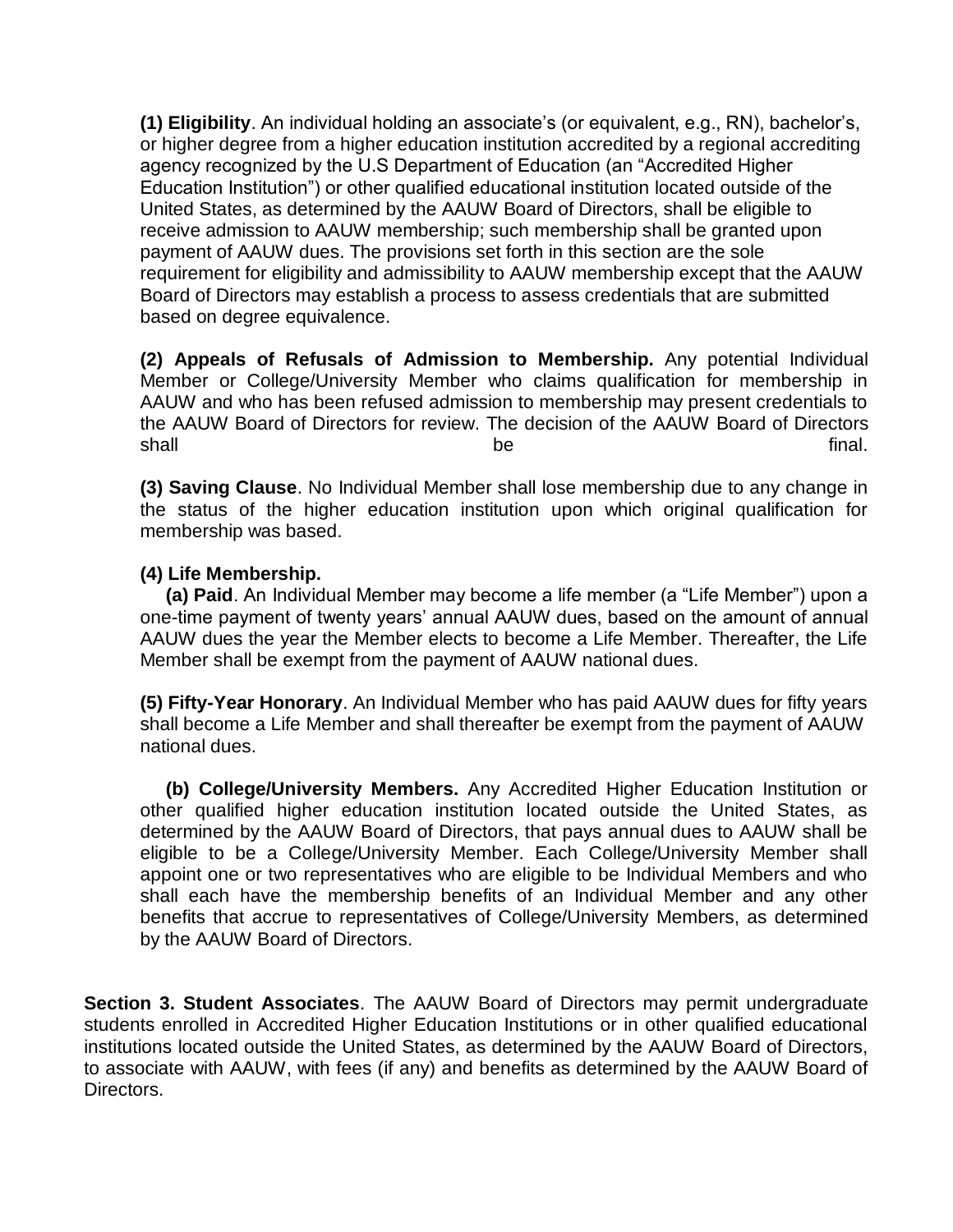### **Section 4. Dues.**

**a. Amount**. The annual dues and member benefits for any category of member shall be established by a two-thirds vote of the AAUW Board of Directors. Members shall be notified of the intent to consider a change in the dues, the proposed amount, and the rationale for the change at least 60 days prior to the vote.

**b. Payment.** Member dues shall be payable in accordance with procedures established by the AAUW Board of Directors.

**Section 5. Severance of Membership**. Any Member may be suspended or removed from membership for any conduct that tends to injure AAUW or to adversely affect its reputation or that is contrary to or destructive of its mission according to these bylaws, with action taken following policies and procedures adopted by the AAUW Board of Directors. In addition, a College/University Member that is no longer eligible for membership shall be removed from membership as soon as practicable after it loses its eligibility.

## **Article V. AAUW AFFILIATES**

**Section 1. AAUW Affiliate Defined.** An AAUW Affiliate ("Affiliate") is an organization affiliated with AAUW for the purpose of supporting AAUW's mission through Affiliate programs, fundraising, networking, and/or other activities. Affiliates are typically nonprofit membership organizations under state law and may also have been recognized as tax-exempt 501(c)(3) or 501(c)(4) organizations under the Internal Revenue Code. An Affiliate may use AAUW's name and/or logo only if approved by the AAUW Board of Directors.

### **Section 2. Organization.**

- **a. Purpose.** Affiliates shall promote the purposes, programs, and policies of AAUW.
- **b. Bylaws.** Affiliates shall develop bylaws as meet their needs. However, any such bylaws shall not conflict with AAUW Bylaws or with applicable law.

**c. Structure.** Affiliates may create such leadership structures as meet their needs. Each Affiliate shall provide AAUW with designated contacts for administration and finance.

### **Section 3.** Loss of Recognition of an Affiliate.

**a.** The AAUW affiliation status of an Affiliate may be revoked for cause through affiliation review procedures specified by the AAUW Board of Directors.

**b.** The Affiliate shall have the right to appeal to the AAUW Board of Directors within a designated period.

**Section 4. Property and Assets.** The title to all property, funds, and assets of an Affiliate is vested in the Affiliate. An Affiliate shall have complete control of its property and assets, except that such property and assets shall not be used for any purpose contrary to AAUW's purposes.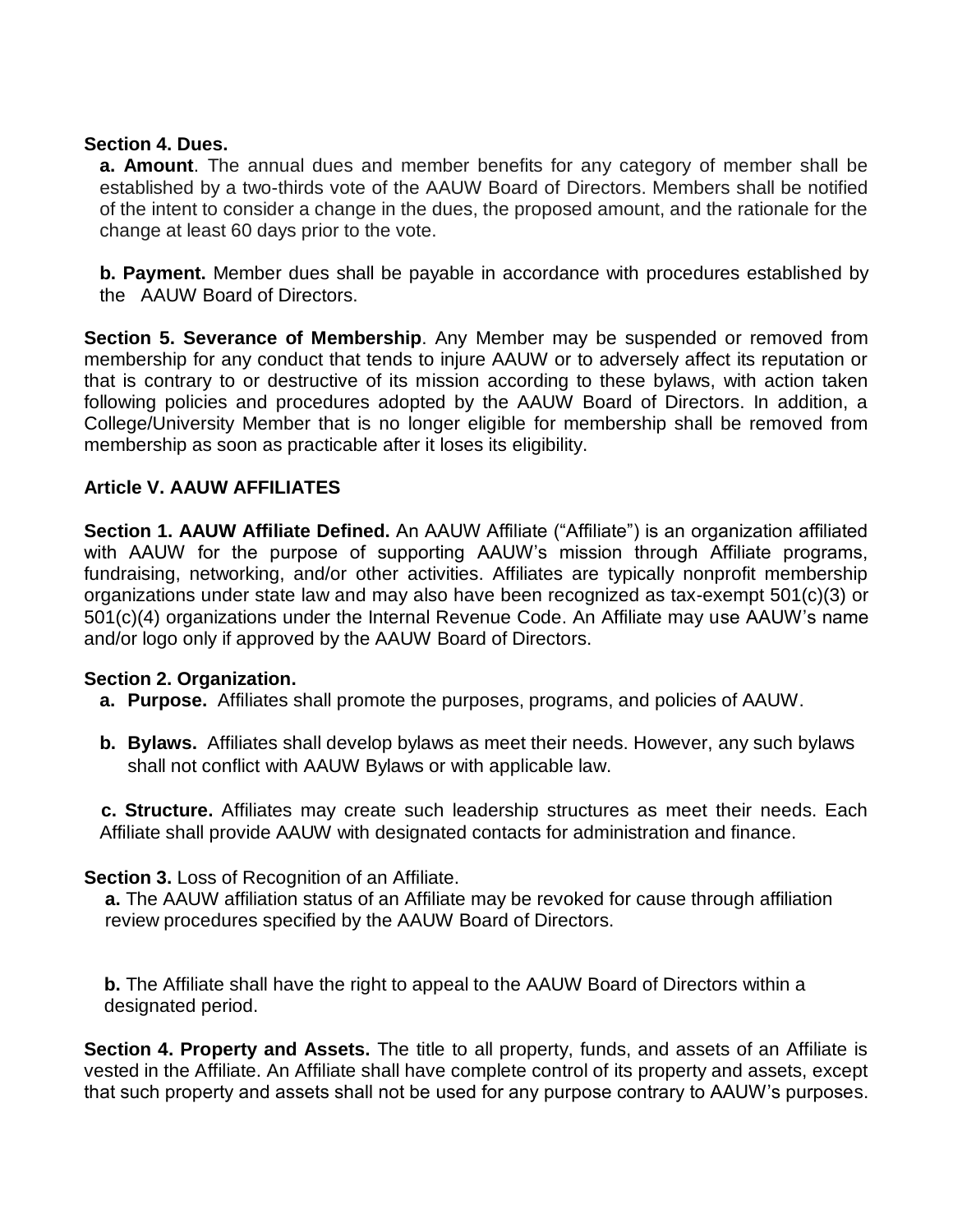In the event of the dissolution of an Affiliate or the termination of an Affiliate's affiliation with AAUW, all assets of the Affiliate shall be transferred and delivered to AAUW or to another Affiliate designated by AAUW. AAUW may solicit and consider recommendations from local leaders before making a designation.

# **ARTICLE VI. PARLIAMENTARY AUTHORITY**

The rules contained in the most current edition of *Robert's Rules of Order Newly Revised* shall govern the Affiliate in all instances in which they are applicable and in which they are not inconsistent with the AAUW Bylaws or with the requirements of AAUW or applicable laws.

# **ARTICLE VII. AAUW-MANDATED AMENDMENTS TO THE BYLAWS**

AAUW-mandated amendments shall be implemented by the Affiliate's board of directors without a vote of the Affiliate's membership and as prescribed by the AAUW Board of Directors.

# **ARTICLE VIII. NOMINATIONS AND ELECTIONS**

## **Section 1. Nominating Committee.**

- **a. Composition and Appointment.** There shall be at least 5 members on the Nominating Committee. The immediate Past President(s) will serve as chair. Two members shall be elected at the annual meeting of the members; 2 shall be appointed by the President with the approval of the Board of Directors. The chair and members of the Nominating Committee shall have been members in good standing of the Organization for at least 5 years.
- **b. Terms.**The committee chair and committee members shall be determined by December1 and shall serve until June 30.

### **Section 2. Nominating Committee Procedures**

January-February: contact prospective candidates and complete slate.

March: share slate of officers with Board members and announce list of candidates in April *Visions.* 

May: election and installation of officers at the annual meeting of the members.

### **Section 3. Elections**

Elections for branch officers shall be held at the May general meeting. In addition to the slate presented by the Nominating Committee, nominations may be made from the floor at the time of the election, provided written consent of the nominee was obtained. Voting shall be by ballot unless there are no nominations from the floor. A majority of the votes cast by the members in attendance shall be necessary for election. A quorum of 20% of the membership is necessary in order to hold the election.

# **Article IX. EXECUTIVE COMMITTEE**

### **Section 1. Membership**

The executive committee shall be composed of the Elected Officers of the branch (President, Secretary, Treasurer) and the immediate past President(s).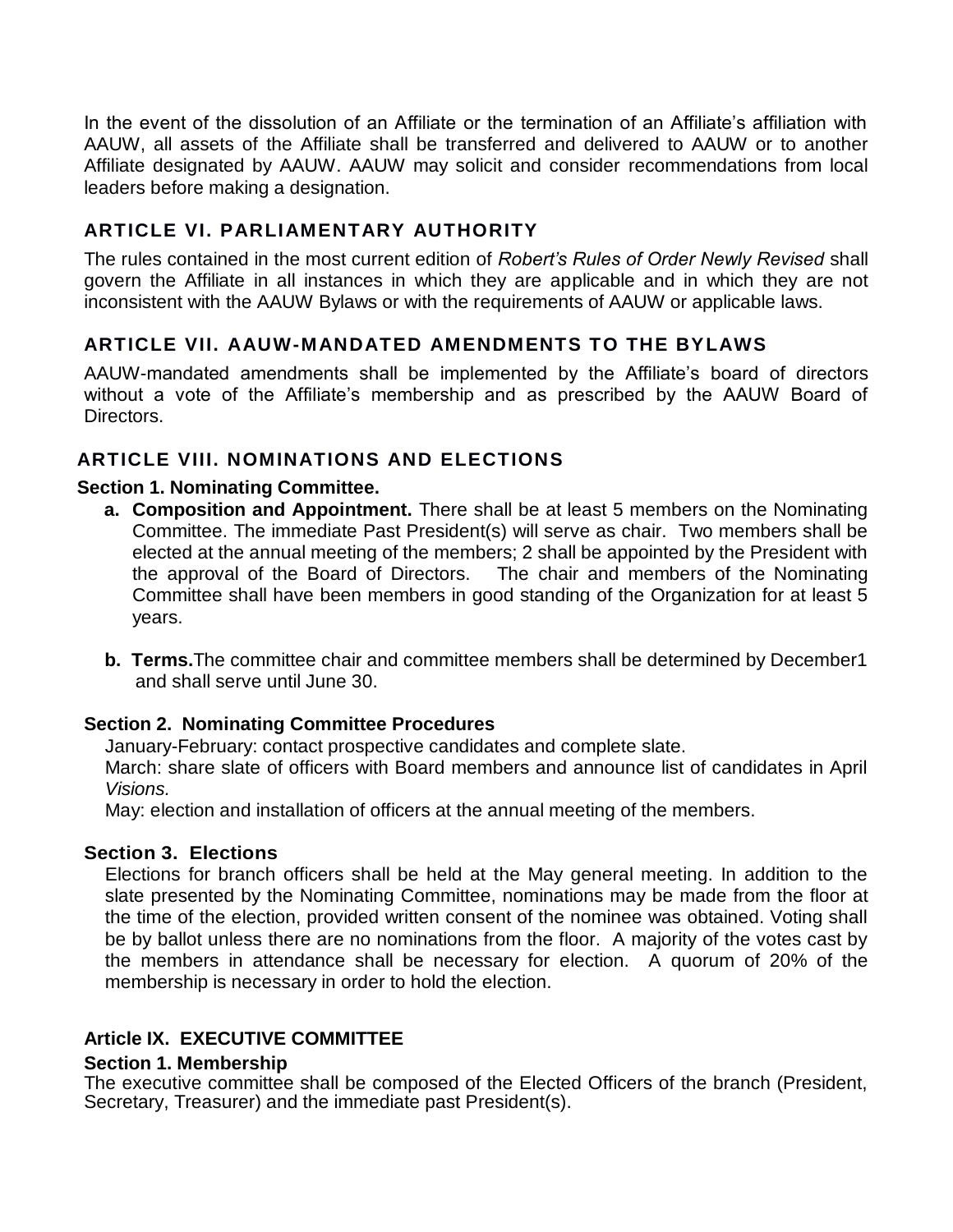### **Section 2. Duties**

The Executive Committee shall:

- **a.** have emergency power to act for the board of directors between meetings of the board
- **b.** provide for such audit and control of funds as are necessary to assure their safekeeping and complete accounting
- **c.** perform such other duties as the board may deem necessary
- **d.** report to the Board on all actions taken by it between regular meetings of the board.

### **Section 3. Meetings**

Meetings of the Executive Committee shall be held on the call of the President. The incoming or continuing President may call a meeting of the Executive Committee prior to July 1 for the purpose of approving appointments and making plans for the coming year.

#### **Section 4. Quorum**

A majority of the members of the Executive Committee constitute a quorum.

## **ARTICLE X COMMITTEES**

#### **Section 1. Standing Committees**

- **a.** There shall be Branch Standing Committees as follows: Program, Membership, AAUW Funds, Finance, and Nominating
- **b.** Additional standing committees may be organized with the approval of the Board of Directors.

#### **Section 2. Chairs**

The chairs of all committees, except the Nominating Committee, shall be appointed by the President with the approval of the Executive Committee. Chairs shall select members of their committees in consultation with the President. Chairs shall serve as channels of communication in their respective fields with AAUW-NYS and AAUW chairs and shall make such reports as their counter-parts request. Chairs shall be members of the Board of Directors.

#### **ARTICLE XI FINANCIAL ADMINISTRATION**

#### **Section 1. Fiscal Year**

The fiscal year shall correspond with that of AAUW and shall begin on July 1.

# **Section 2. Financial Policies**

The board shall set and maintain policies and procedures to control financial records consistent with generally accepted accounting principles and federal, state and local laws including an annual financial review.

#### **Section 3. Budget**

The board shall adopt an annual budget for presentation to the branch.

#### **ARTICLE XI BRANCH MEETINGS AND CONVENTION**

#### **Section 1. Branch Meetings**

 **a. Annual Meeting**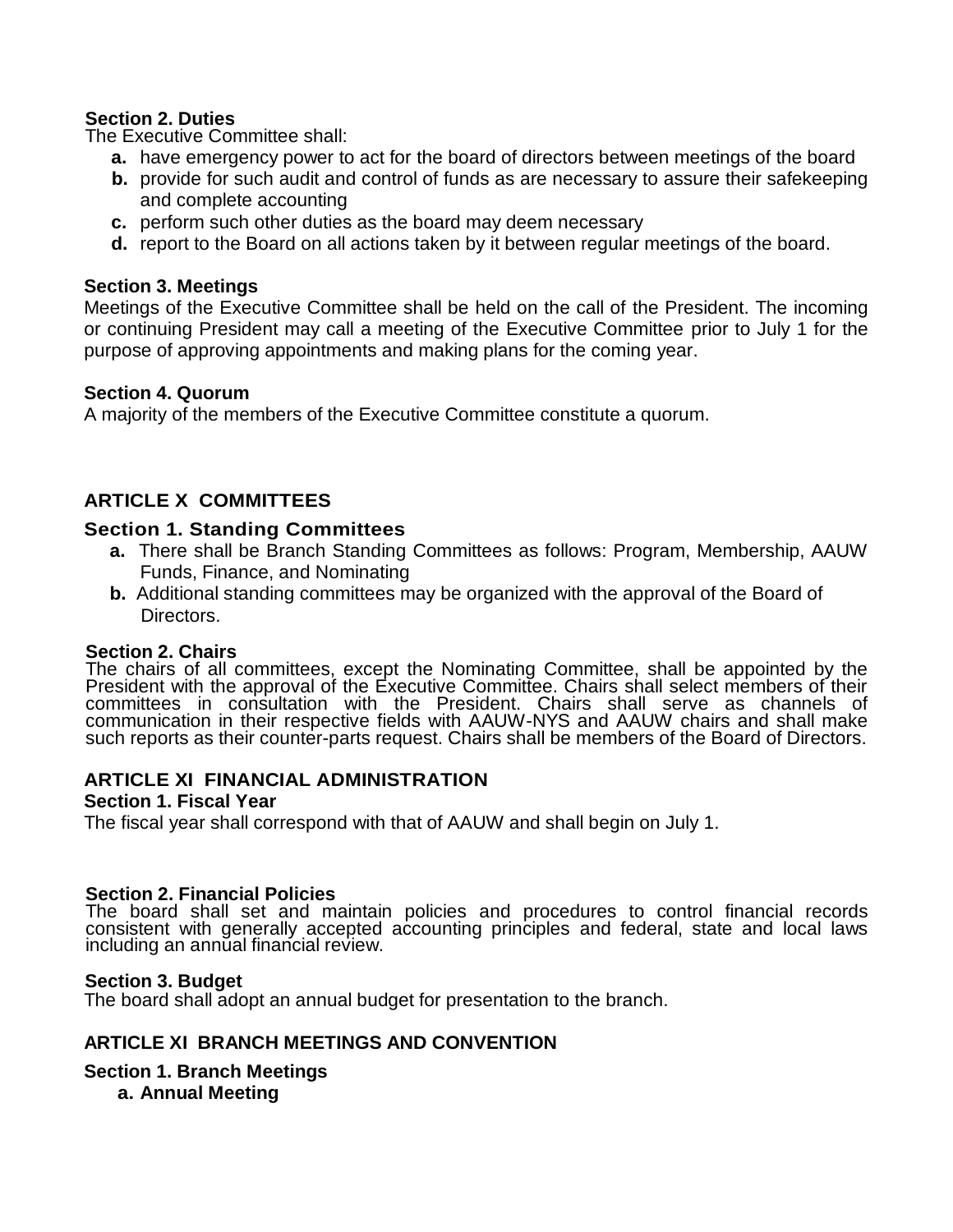The annual meeting of the branch shall be held during the month of May for the purpose of receiving reports from officers, committees and task forces and for other relevant business. The incoming officers will be installed by a Past President or an AAUW-NYS or AAUW Board Member. The budget for the following year will be presented for membership approval.

### **b. General Meetings**

Combined with the programs held throughout the year, there shall be a minimum of two meetings each year to carry on the business of the Branch (Secretary's report, Treasurer's report, discussion of issues, AAUW updates, voting). One of these must be the annual meeting in May. Whenever possible, branch meetings will be held on the third Wednesday of the month. The date, time, and location of the general meetings will be posted in the Branch Directory, the Branch newsletter, *Visions,* as well as the Branch webpage, at least one month in advance.

#### **c. Special Meetings**

Special meetings may be called by the President, Board of Directors, or by written request of twenty-five (25) members of the branch. Notice of the date, time, and place and the business to be brought before the meeting shall be sent by the recording secretary to the members in writing at least fifteen (15) days in advance. Only business for which notice has been given shall be transacted.

#### **d. Quorum**

One twentieth of the members of the branch shall constitute a quorum at Branch General and Special Meetings. Each member in attendance may cast a single vote for each item under consideration. In the event that an emergency vote must be taken between general meetings, depending upon accessibility, each member will be sent pertinent background information either by USPS or electronic transfer. Each member will then be able to cast a vote by paper ballot or email.

#### **Section 2. Organization**

The Schenectady Branch will provide AAUW with the names of its President and Treasurer, as the designated contacts for administration and finance. The branch will designate its Recording Secretary to record the minutes of each general and board meetings.

#### **Section 3. Convention**

#### **a. Delegates**

1.AAUW. Each member will have one vote.

- 2.AAUW-NYS delegates and alternates shall be elected by the branch and certified by the branch President. The number of delegates to which the branch is entitled shall be governed by the bylaws of the state.
- **b. Voting Rights.** The privilege of voting shall be suspended for any branch whose bylaws are not in compliance with the AAUW bylaws.

### **ARTICLE XII PROPERTY AND ASSETS**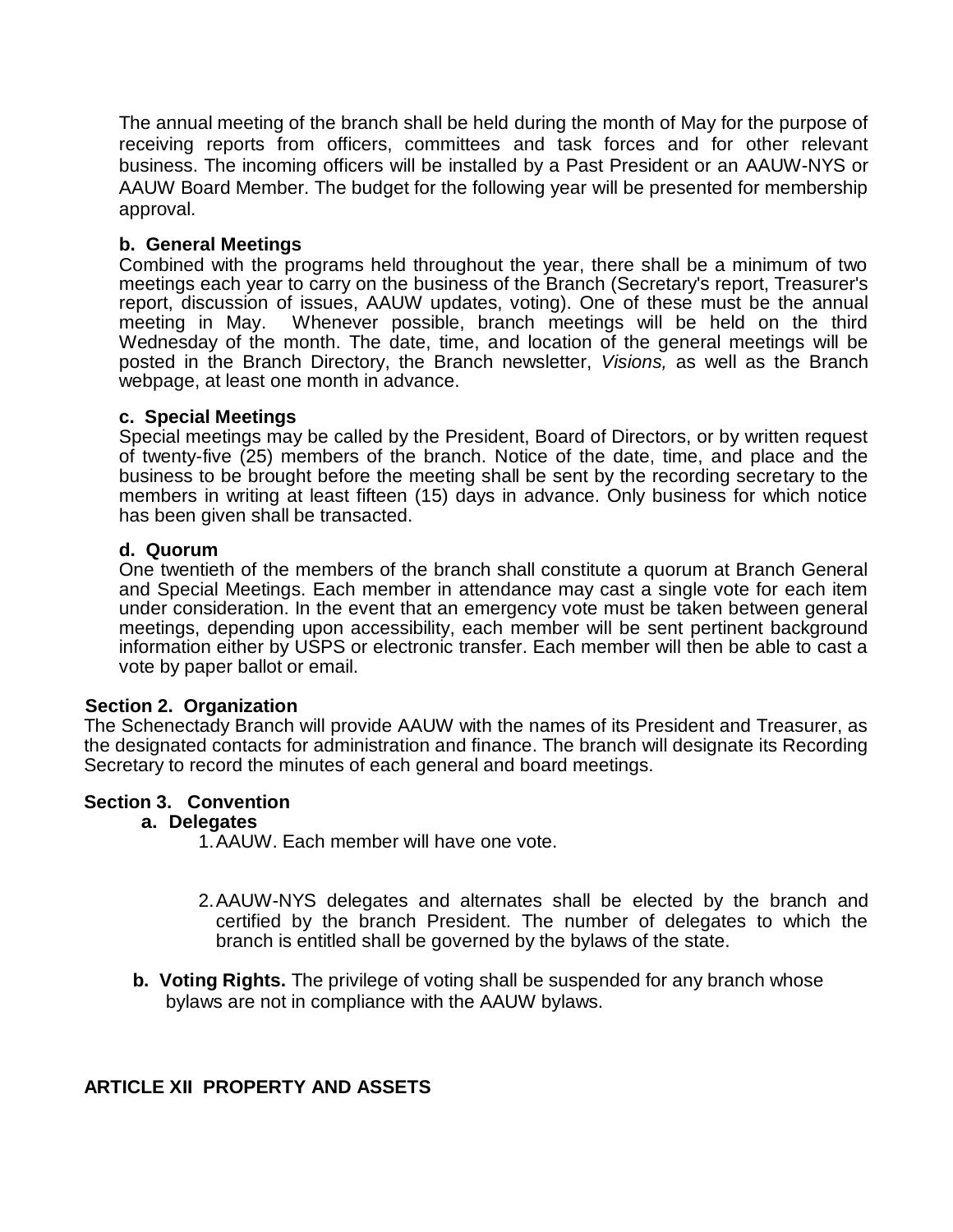### **Section 1. Title**

The title to all property, funds, and assets is vested in the AAUW Schenectady Branch for the joint use of the members, and no member or group of members shall have any severable right to all or any part of such property. Property and assets shall not be used for any purpose contrary to AAUW.

### **Section 2. Dissolution of Branch.**

In the event of dissolution of AAUW Schenectady Branch or the termination of its affiliation with AAUW, all assets of the branch shall be transferred and delivered to AAUW or to an AAUWaffiliated entity designated by AAUW.

### **ARTICLE XIII LOSS OF RECOGNITION**

The provisions and conditions under which a branch may lose recognition are found in the AAUW bylaws.

### **ARTICLE XIV PARLIAMENTARY AUTHORITY**

The rules contained in the current edition of *Robert's Rules of Order Newly Revised* shall govern this branch in all instances in which they are applicable and in which they are not inconsistent with these bylaws, those of AAUW, those of AAUW-NYS, and the laws of New York State.

### **ARTICLE XV INDEMNIFICATION**

Section I. Consistent with the restrictions contained in the New York Not-For-Profit Corporation Law, the corporation shall indemnify each person who is or was a Director or Officer of the Corporation against any and all reasonable expense that may be incurred by her in connection with or resulting from any action, claim, suit, or proceeding, civil or criminal, in which she may be involved by reason of her being or having been a Director or Officer of the Corporation, or by reason of any past or future action taken or not taken in her capacity as such Director or Officer, whether or not she continues to be such at the time of such liability or expense incurred, provided:

**a.** such Director or Officer acted in good faith for a purpose which she reasonably believed to be in the best interest of the Corporation, and with that degree of diligence, care, and skill which reasonably prudent persons would exercise under similar circumstances in like position

**b.** such Officer or Director is not adjudged liable for negligence or misconduct in the performance of her duty in such action, suit, or proceeding and:

**c.** in connection with any criminal action or proceeding, she had no reasonable cause to believe her conduct was unlawful.

**Section 2.** As set forth in this Article, the terms "liability" and "expense" shall include, but not be limited to, counsel fees, proper expenses and disbursements, and amounts of judgments, fines or penalties and sums paid in settlement by such Director or Officer of the Corporation.

**Section 3.** In the event that a question arises as to whether a Director or Officer has met the standards of conduct set forth in this Article, such question shall be conclusively determined by either: 1) the Board of Directors, such directors not involved in the suit or proceeding; or 2) the written opinion of reputable, disinterested legal counsel selected by the corporation.

**Section 4.** If any word, clause, or provision of this Article shall for any reason be determined to